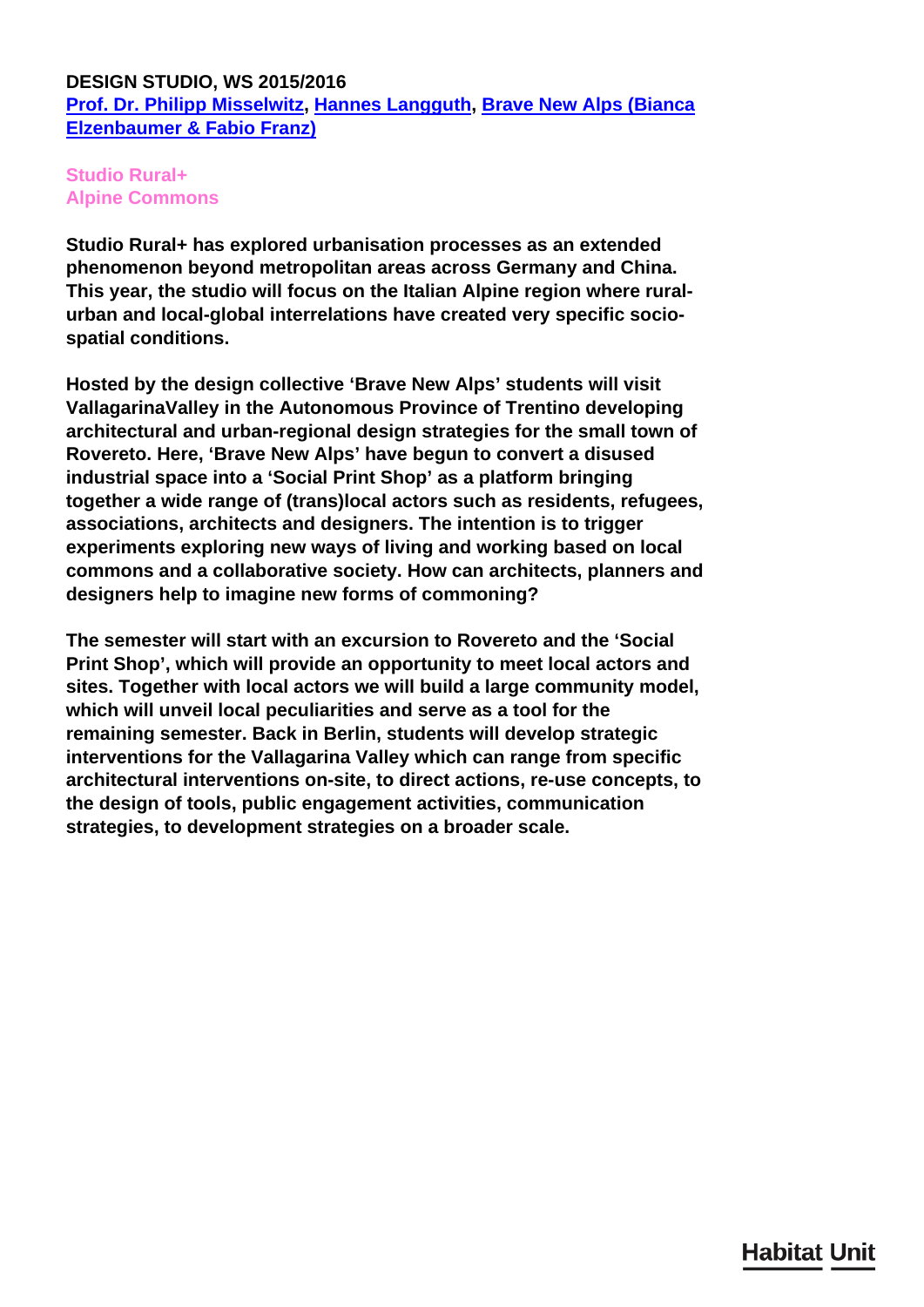Studio Rural+ has explored urbanisation processes as an extended phenomenon beyond metropolitan areas across Germany and China. This year,<br>the studio will focus on the Italian Alpine region where ruralurban and local-global interrelations have created very specific socio-spatial conditions.

Hosted by the design collective 'Brave New Alps' students will visit Vallagarina

**Valley in the Autonomous Province of Trentino developing** architectural and urban-regional design strategies for the small town of Rovereto. Here, 'Brave New Alps' have begun to convert local actors and sites. Together

a disused industrial space into a Social Print Shop' as a platform bringing together a wide range of (trans)local actors such as residents, refugees, associations,<br>architects and designers. The intention is to trigger experiments exploring new ways

of living and working based on local commons and a collaborative society. How can architects, planners and designers help to imagine new

The semester will start with an excursion to Rovereto and the 'Social Print Shop', which will provide an opportunity to meet

forms of commoning?

with local actors we will build a large community model, which will unveil local peculiarities and serve as a tool for the remaining semester, Back in Berlin. students will develop strategic interventions for the Vallagarina Valley which can range from specific architectural interventions on-site, to direct actions, re-use concepts, to the design of tools, public engagement activities, communication strategies, to development strategies on a broader scale.

**Techniques of printmaking** (risograph, silk screen) will be introduced during the semester.

at the same time becoming central tools for the visualisation and communication of our developed proposals. The results of our work will be exhibited in<br>Rovereto aiming to trigger debates and actions supporting a collaborative community in Vallagarina Valley. In case proposals are taken up at the centre, 'Brave New Alps' will invite students for a residency in Rovereto during Summer 2017, covering travel cost and accommodation. The Design Studio will be accompanied by external guest inputs. An integrated PiV will be offered by the Free University of Bozen-Bolzano.

Studio Rural+ **Alpine Commons** 

### **APPLY NOW!**

n Studio

pesig

Design Studio<br>12 ECTS + 3 ECTS (PIV) MA UD: PJ 1-3 EP Arch: EP Städtebau I + Vertiefung **MA SRP: PJ 1-3** 

Teaching Day<br>Fridays, 10am to 4pm, A815

First meeting<br>October 21st, 10 am, A815

**Joen Studio** October 11th, 5pm, A 815

**Application** Send an A4 motivation letter with a short CV by October 14 to hannes.langguth@tu-berlin.de

Prof. Dr. Philipp Misselwitz **Dipl.- Ing. Hannes Langguth** 

Erto e Casso, Friaul-Julisch-Venetien · Hannes Langquth, September 2015

**Habitat Unit** 

Various techniques of printmaking will be introduced during the semester, at the same time becoming central tools for the visualisation and communication of our developed proposals. The results of our work will be exhibited in Rovereto aiming to trigger debates and actions supporting a collaborative community in Vallagarina Valley. In case proposals are taken up at the centre, 'Brave New Alps' will invite students for a residency in Rovereto during Summer 2017, covering travel cost and accommodation. The Design Studio will be accompanied by external quest inputs. An integrated PiV will be offered by the Free University of Bozen-Bolzano.

vitlab

**BRAVE NEW ALPS**